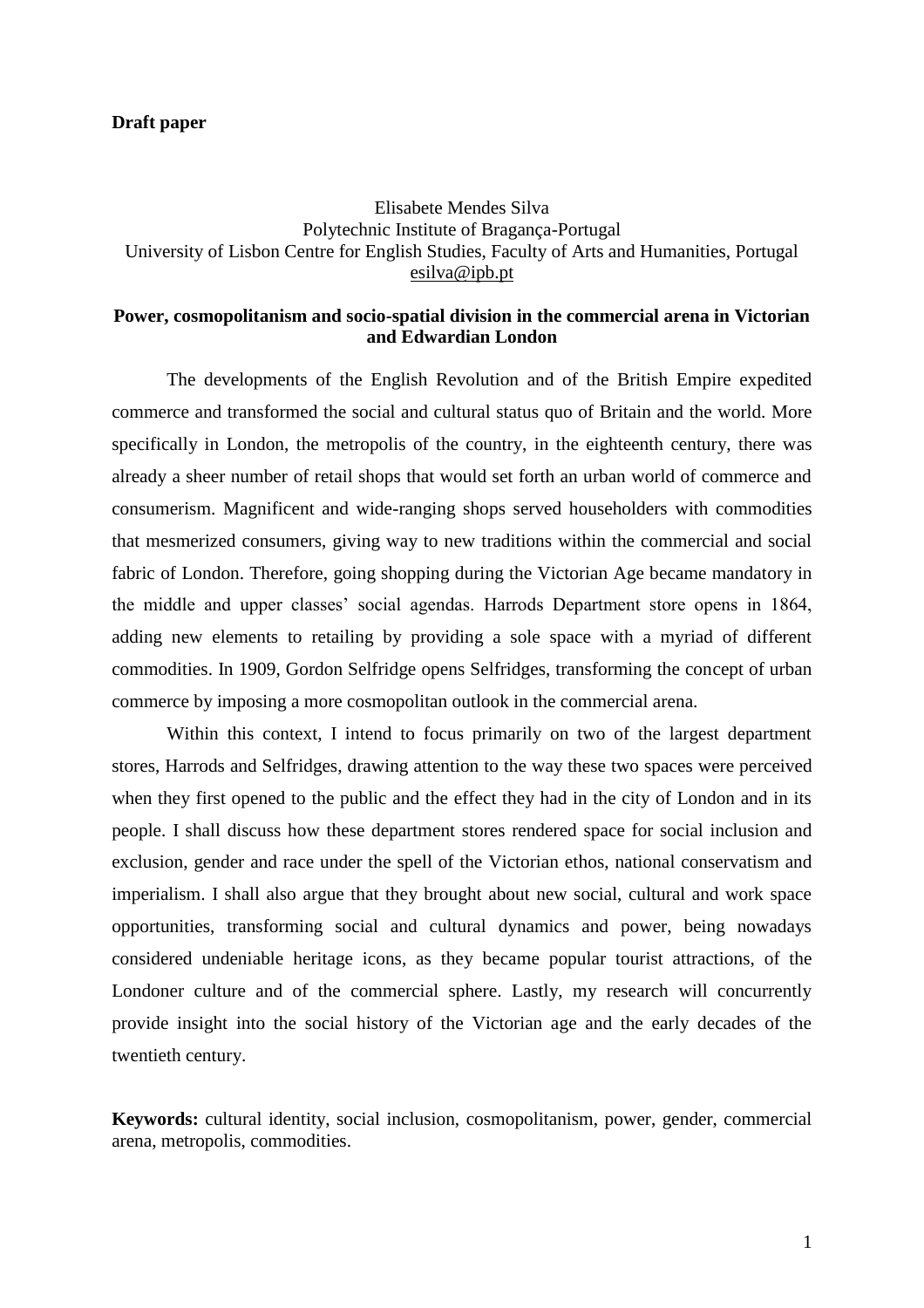## **1. Introduction**

"England is a nation of shopkeepers", so Adam Smith (1723–1790) claimed on his work *The Wealth of Nations*, in 1776. Adam Smith, a Scottish Enlightenment figure, and considered to be the founder of modern economics, severely criticized government mercantilist and protectionist approaches to the economy. The imposition of high taxes on foreign imports was one of the measures enforced in order to promote domestic industries not only in Britain but also in other European countries. The approval of the Corn Laws in 1815, which enforced high tariffs imported food and grain, represented one step ahead of these protectionist advances by the Tory Government , led by Robert Banks Jenkinson, second [Earl of](http://www.historyhome.co.uk/pms/l-pool.htm)  [Liverpool.](http://www.historyhome.co.uk/pms/l-pool.htm) Smith argues against these policies, as he believed the tariffs harmed the nation as a whole, by misdirecting its resources (Smith, 1776). In the defense of the laissez-faire theory, Smith believed the government should play a circumscribed role in the economic life of a country, confining itself to the protection of property rights, the support of a national defense force, and the provision of a few other key public goods (Smith, 1776). The invisible hand would regulate the market system.

Living during the first decades of the Industrial Revolution, Smith was not indifferent to the overarching changes it brought to Britain. In that context, dexterity, saving of time and the invention of machinery embodied the most influential circumstances in the increase of the quantity of work. According to Smith, the division of labour made the society wealthy, as it resulted in the increase of productivity and finally increased wealth. Industrial boom in the second half of the eighteenth century meant more production and hence more labour needs and more labour division and specialization.

This, of course, caused an impact on manufacture and on the commercial sphere. If the big manufactures had more skilled workers, each assigned to specific and specialised tasks, they would be able to produce more and better products. Consequently, more products could be sold, and many shops specialized in very specific items, such as pins, buttons, drapery, gloves, just to name a few, as the factories could furnish people with these items at a faster rhythm and in a shorter amount of time.

The Great Exhibition of 1851 showcased British imperial prowess and pride, industrial power, technological advances and design in a period which embraced the triumph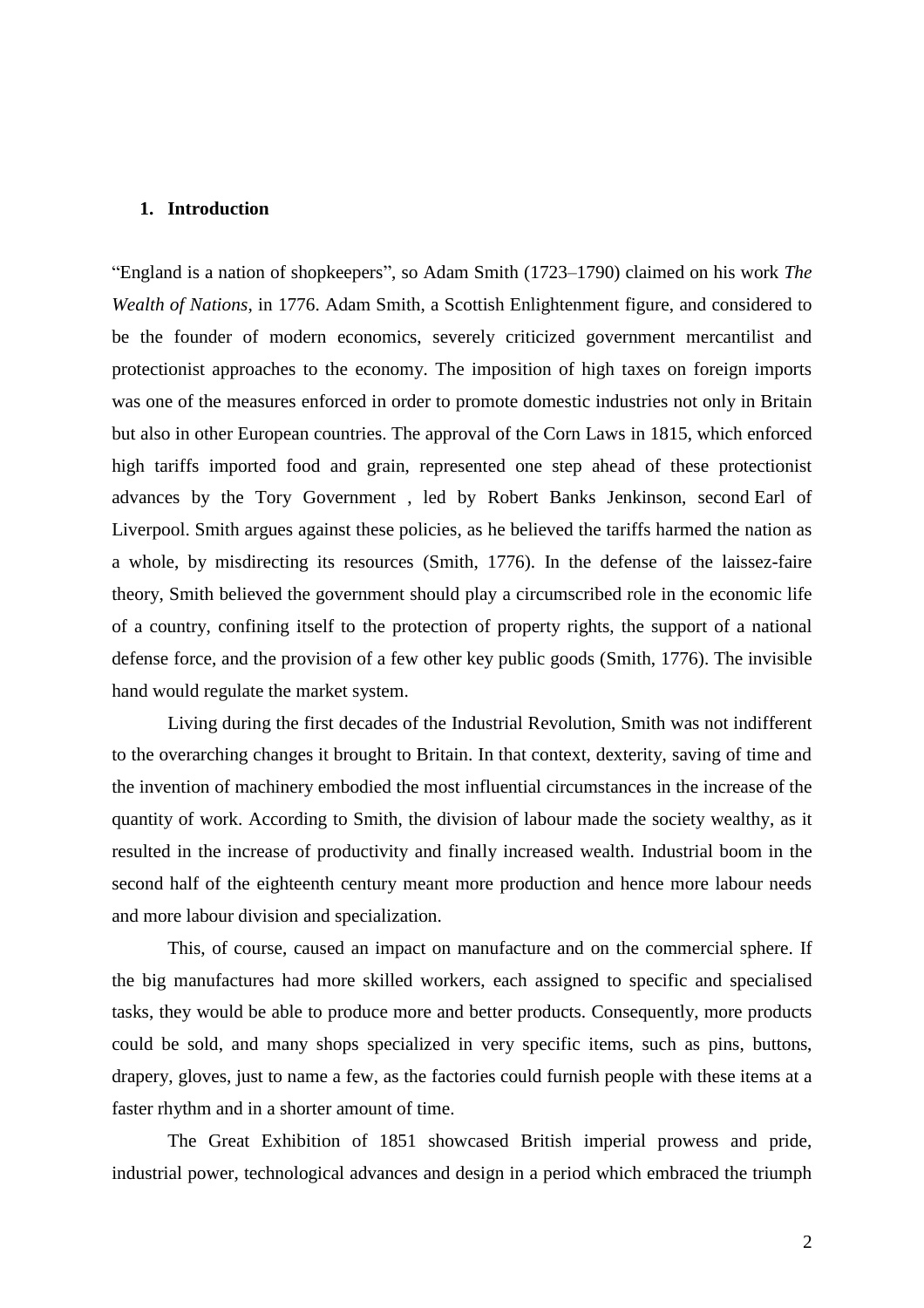of free trade over protectionism (Heffer, 2014, p. 285) after the repeal of the Corn Laws in 1846. The importance given to empiricism, science, technological advances and imperialism would frame the Victorian ethos, which valued first and foremost the progressive mind of the period fostered by a dynamic industrial society, urban growth and an austere and renewed puritanism. The Victorian ethos exalted dedication to work, individualism and the self-help spirit at the same time it dictated a discrete, submissive and compliant behaviour code within a flourishing middle class and its code of specific values, myths and tendencies. Social deference and the respect for institutions and hierarchies would thus be one intrinsic rule of thumb for the middle class.

This wealthy and gradually more influential class, both economically and politically, was also trying to make their way through society, conveniently replicating the aristocratic way of life. A redefinition of a social behaviour and habits was hence mandatory within a society that was highly socially hierarchised. Steinbach (2012) also states this need and highlights the dominion of the middle class in the second half of the nineteenth century in Britain:

By the 1850s, Britain had changed. It was now a more industrialized and urbanized society. The middle class, larger, richer, and more powerful than it had been in 1820, sought to establish itself culturally. Mass production many goods more affordable to the middle class, who forged and performed their identities in part through consumption and display. Literacy was much higher, and books and magazines were more plentiful and cheaper, thanks to the development of machine-made paper, the rotary steam press, and power-binding. Britain was now a middle class nation. (p. 7)

The retail revolution redefined the commercial sphere and created new public spaces that would transform the understanding of the concepts of class, gender and power in late Victorian and Edwardian eras. As Steinbach argues

Industrialization, capitalism, and transportation advances fueled urban growth creating also new manufacturing centres, namely Sheffield, Manchester, Birmingham and Liverpool. However, London would remain the leading city in politics, in culture and in commerce. Not only was it the biggest and populated city in Britain, but it also set cultural and commercial trends. Greater London grew up six times in size from "1,096, 789 in 1801 to 7, 160, 441 in 1911" (Ball & Sunderland, 2001, p. 137). According to Tanya Agathocleous (2013, p. xv), besides being Britain"s centre of finance and economy, London was also the big metropolis, the "heart of empire" and the symbol of the nation, but, as the century progressed, became undoubtedly connected with the world.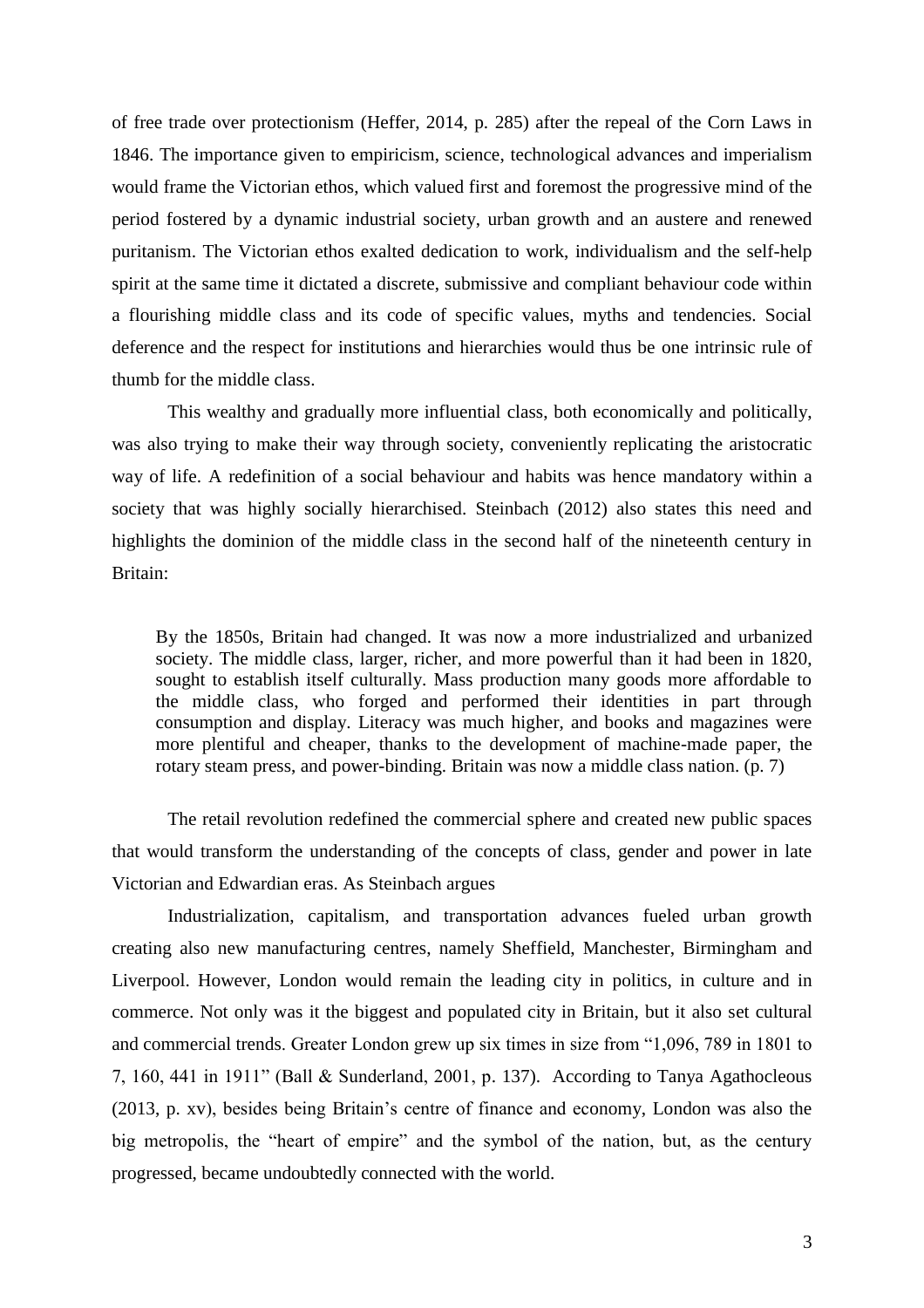Transport improvements, the influence and the affluence of a moneyed middle class epitomised the adequate conditions to set up chains of retailers. A new class of entrepreneurial retailers would thus take their chances in London, more specifically in the West End or in posh inner suburbs where land was cheaper and easy to buy, such as Bayswater, Kensington, Brompton Road and Knightsbridge (Ball & Sunderland, 2001, p. 139).

The expansion of shopping throughout the  $19<sup>th</sup>$  century was hand in hand with economic change within a more liberal political approach to the economy. It thus underwrote the expansion of multiple chains, co-operative societies and department stores. London would also become home to these new commercial spaces which would redefine social and gender roles in society.

Even though other commercial spaces within the Victorian and Edwardian retailing industry must inevitably be mentioned, I will mainly focus on the role that both Harrods and Selfridges played upon late-Victorian and Edwardian society and how they helped to construct, reconfigure and mould dynamics of power, gender issues and class relations. I shall thus sustain the idea that these new spaces became highly influential in both the commercial culture and public sphere in metropolitan London. Women"s gradual changing role in society will be discussed as it is inescapably related to the expansion of shopping during the nineteenth century.

This paper is therefore divided in two main parts. In the first part, I shall gather insight into the evolution of shopping and the main changes that occurred since early Victorian Age until late Victorian and Edwardian eras, analysing the consequences of the reconfiguration and empowerment of new places and spaces in London, with a special emphasis on the role of the department stores in the arena of the commercial culture. Finally, attention will be drawn to Harrods and Selfridges comparing both department stores in the way they rendered space for class inclusion or exclusion and how they helped diluting social difference by making society elusively and dynamically utopian homogeneous.

## **2. Metropolitan London and retail industry: the commercial culture**

The emergence of a mass market and of retail revolution in nineteenth century England brought about new patterns of consumption which helped to reconfigure social identities within a renewed commercial sphere. As aforementioned, the revolution in manufacturing and transports made also possible a revolution in commerce which witnessed the spread of chains of retailers and the rise of the multiples, co-operative societies and finally the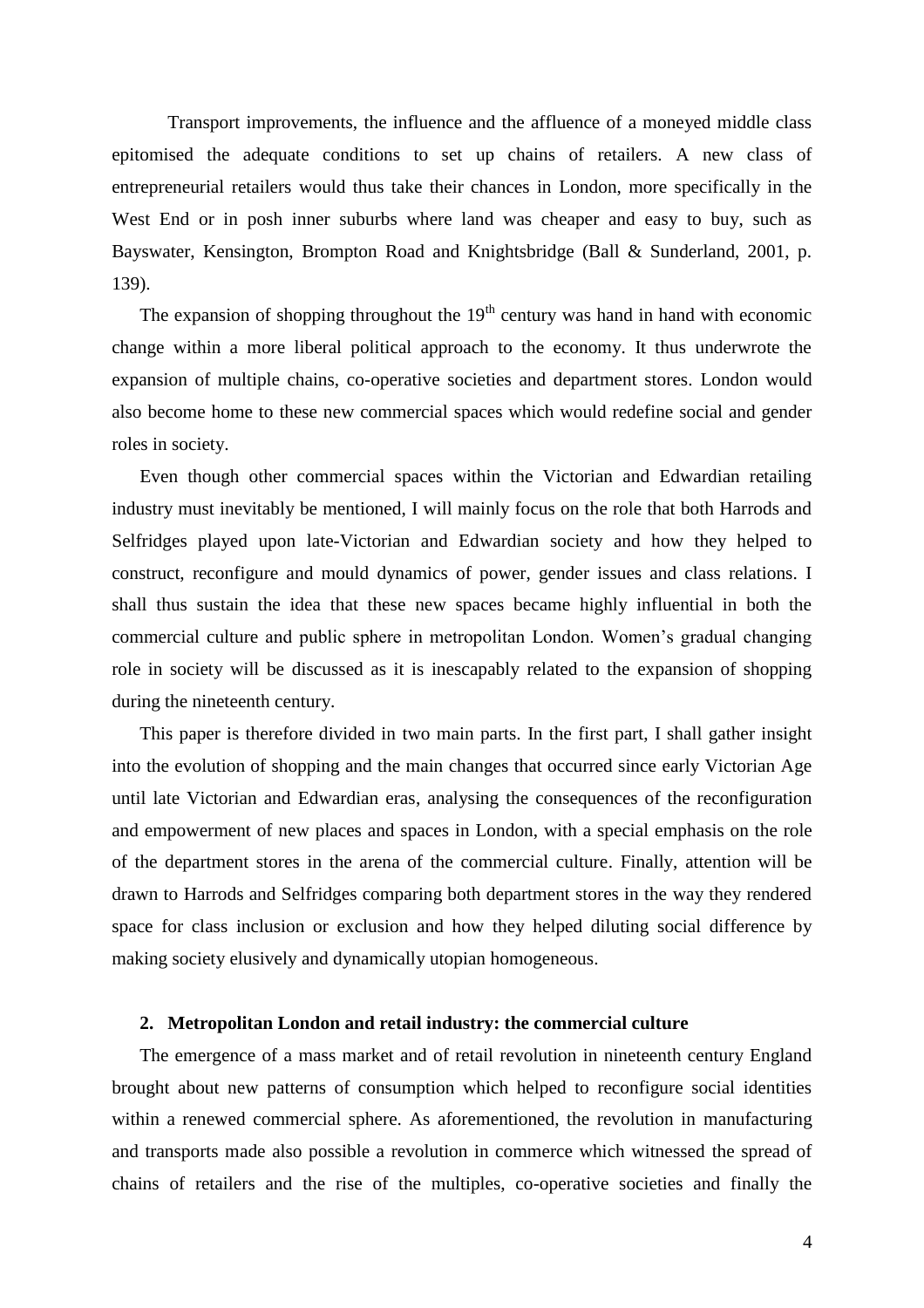department stores. This gradual but groundbreaking change imposed a transformation of people"s consumer habits. A consumer revolution was therefore on its way which encompassed paradigmatic transformations in commerce and in society, as regards behaviour and habits.

According to Kelley Graham (2007), "better organized production and lines of supply and distribution (aided by other technologies like the railways) lowered prices for some goods and so put them within the reach of a greater range of English people" (p. 2). This higher volume of goods meant the reduction of retail prices. That"s why "societies for the retail sale of goods began to be formed in the 1820s and particularly grew up in numbers in the 1840s" (Ball & Sunderland, 2001, p. 137). Consequently, expansion of shopping accounted for "one of the most visible signs of economic change" throughout the nineteenth century (Ball & Sunderland, 2001, p. 121). The small artisanal shops, established in early industrial Britain, sold food and drink, and the retailers sold dress accessories and sewing items, drapery, and luxury goods. Within these new trading conditions, some of the small trades soon took advantage of these new circumstances that furnished commerce with a wide range of business opportunities. Hence chains of retailers were either acquired or established. The mass market, reconfiguring a new retailing industry in late Victorian and Edwardian eras, sold food stuffs, basic household goods, and clothing (Ball & Sunderland, 2001, p. 135).

Besides small shops and retailers, there were also specialist shops which catered to the consumption of the wealthy in early nineteenth century. The wealthy valued their land possessions and life in the wealthy suburbs as part of the conventionalized modus vivendi of upper-class people. However, immersion in metropolitan habits, offering a wide array of goods in addition to luxurious leisure time, was also a compulsory trend. Thus, getting new clothes at the tailors or dressmakers, for example, "was an excuse to go up to town" (Ball & Sunderland, 2001, p. 121). The co-operatives and multiples were set up in the 1820s. Boots, Sainsbury, Lipton and Singer Manufacturing Co, a US multinational company, just to name a few, opened multiple branches all over Britain, serving the customer reliable and competitive price products which met the consumers' need and suitability. The multiples relied on a few basic principles: "pre-packaged and priced products, the prohibition of credit, and heavy advertising" (Searle, 2005, p. 108). Similar to nowadays convenience stores, the multiples "were found in suburban shopping centres and at transport termini" (Ball & Sunderland, 2001, p. 134).

However, 1850s onwards, Britain would witness the expansion of multiple chains, cooperative societies, a peripheral, northern working-class movement which also became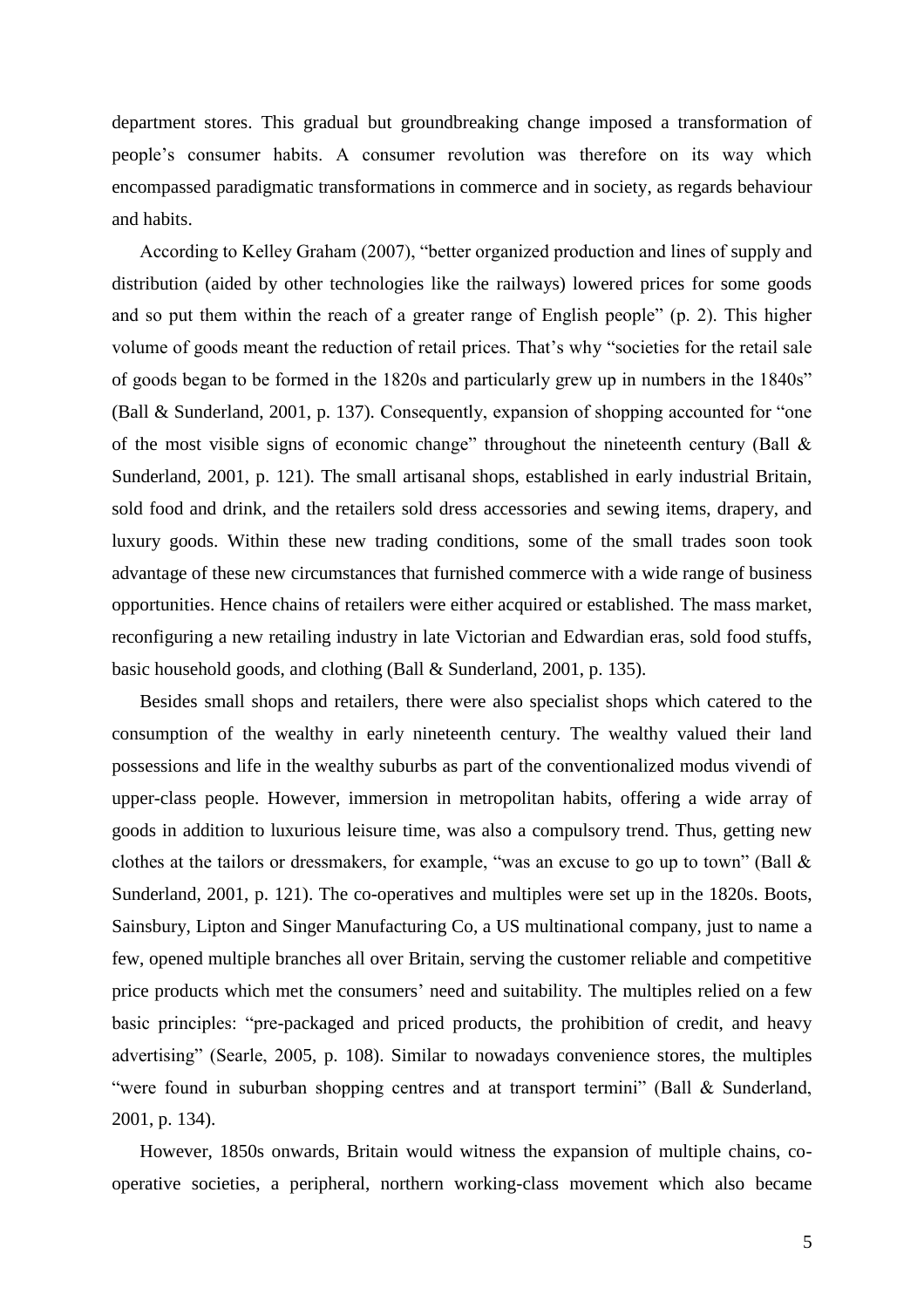adopted by middle class societies in London, and department stores. We shall then focus on the latter.

# **2.1. Places and spaces – Big Department stores and their role in the arena of commercial culture**

Since medieval times, London has always been the centre of commerce, politics and culture in Britain. During the nineteenth century, the period of British hegemony in the world system, London became the centre of finance and world trade. It's no surprise hence that merchant-bankers immigrated to London and set their business there, as Rodriguez and Feagin (2007) explain:

London developed as a world financial center even before it developed as a national financial center; this speaks for the complexity of regional and world capital circuits that underlie the growth of urban specialization. From the chartering of the Bank of England in 1695 to the end of England"s industrial revolution, merchant-bankers were the core of London"s financial sector. (p. 37)

The development of the merchant-bankers sector went hand in hand with the growth of many other supportive structures, such as retail stores, "set up in London to cater to the upper classes" as Rodriguez and Feagin (2007, p. 37) argue. Places like London and other industrial cities, e.g. Manchester, have achieved industrial and financial notoriety, being "markets for major primary commodities" (Rodriguez & Feagin, p. 36), at the cost of working class labour, immigration, and railroad investment that boosted a much complex urban network. Nonetheless, London was the big metropolis, the place where it was possible to live different lives, as it was a place where many contrasting social and cultural spaces cohabited. From fancy neighbourhoods, like Belgravia, Chelsea or Knightsbridge, to slum areas or working class neighbourhoods like Southwark or Peckham, London contained however the germ for cosmopolitan, transnational imagined communities, appropriating Benedict Anderson"s concept (2006). The craving for experiencing other exotic cultures and goods from far-away and rather unknown places, such as the British colonies, made this imaginative cultural replication part of the consumer culture, substantiated by the discourse of orientalism (Said, 2003). Despite this longing for cultural difference by the upper and middle classes, great part of the population, i.e. the working class, remained oblivious to the existence of Empire (Porter, 2004).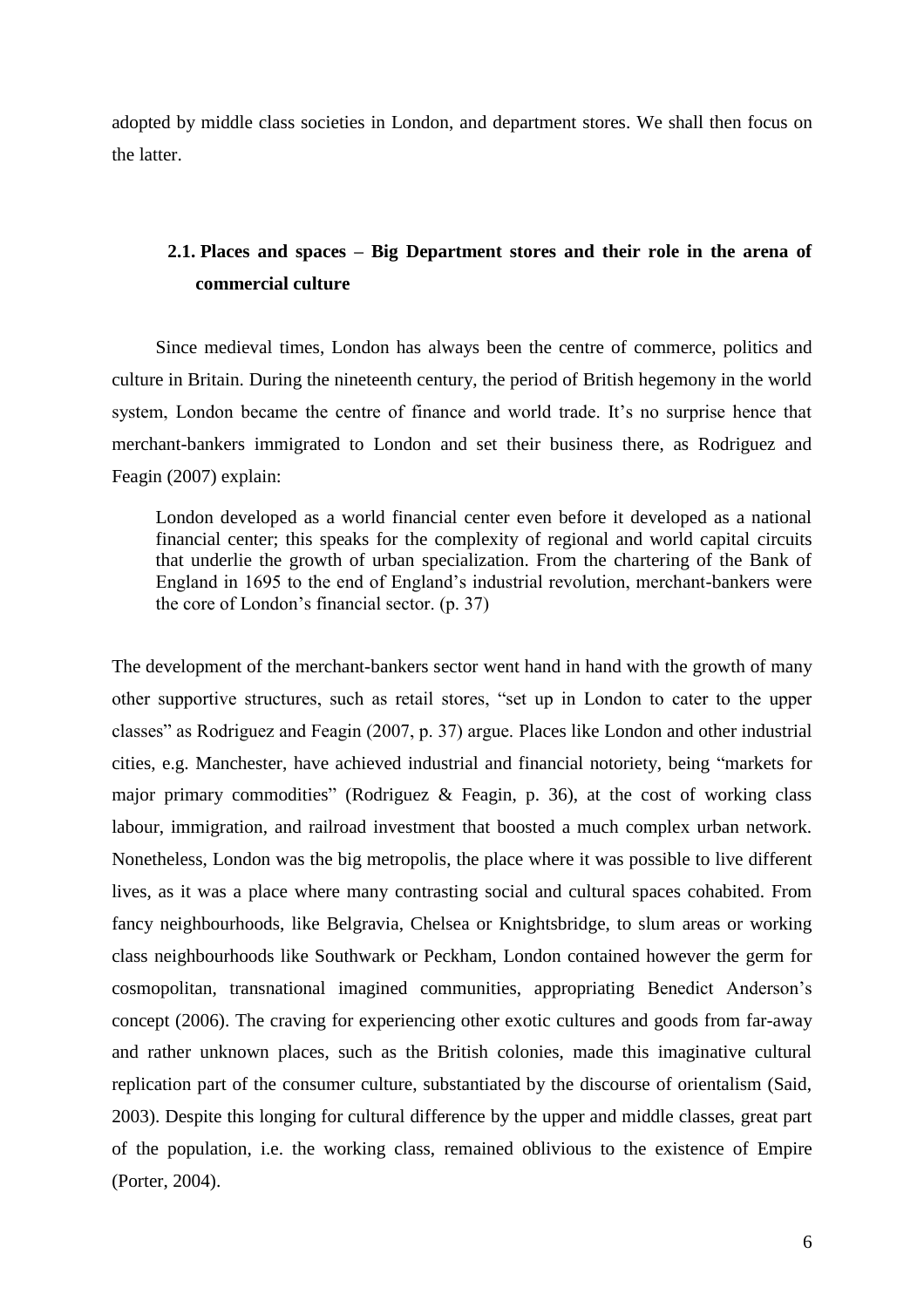The street represented "forms of life" (Hannerz, 2006, p. 314) where organisational, social and cultural frames would be exhibited. Throughout the nineteenth century, the local scene was already starting to be a spectacle where everybody was "a participant observer", appropriating Hannerz"s organizational frames which have specific temporal and spatial effects within the world city context nowadays (p. 314). Gas and plate glass, "which revolutionised London shopping" (White, 2016, p. 190), increased the craving for display and ornaments. London shops were spectacularly decorated, and shopping streets became part of a consumer culture which was available to everyone. Conversely, despite the delusive heterogeneity conveyed by the streets, some spaces were still hierarchically distinct and contributed greatly for the social division of the much deferential Victorian London society.

In early nineteenth century London, street sellers, costermongers and hawkers were the ones who played a most active role in shopping. Having the gift of the gab, they would advertise and sell their products some for survival matters and others for business improvement. Lacking refinement, they would not call the attention of the wealthy passersby, as these would go to the specialist shops buying a tailor-made suit or dress or simply order groceries to be delivered at home. Places like London wholesale markets, e.g. Covent Garden, Leadenhall Market and the Smithfield livestock and horse market (closed in 1855 because of the live animal slaughter which shocked people arbitrated by moral standards within an increasing urban growth) (White, 2016, pp.188-189) would then also be part of the commercial scene, concentrating in an enclosed space stalls and vendors. The itinerant street sellers would also be extinct in the trendiest areas being found only in the poorest neighborhoods (Ball & Sunderland, 2001, p. 122).

Nonetheless, the City of London was, in the first half of the nineteenth century, the most fashionable shopping centre. With the mass market phenomenon, it soon lost its importance giving way to other trendy places, like the West End, as Jerry White (2016) elucidates: "The haemorrhage of people during the 1850s and after hastened decline. Drapers hung on St. Paul"s churchyard into the 1880 but the West End had long taken over. From the early 1820s Regent Street had given London a tremendous fillip" (pp. 190-191).

The birth of the department store was also predominantly a West End phenomenon (Ball & Sunderland, 2001). Displaying a myriad of department stores, multiples and specialist shops, competing among each other, the West End became the best place in the country to shop, also imposing retailing hierarchical differences (Ball & Sunderland, p. 122). Fortnum & Mason, for instance, located in Piccadilly, London, standing as one of the oldest shops founded in early  $18<sup>th</sup>$  century (1707), succeeded as an upmarket department store,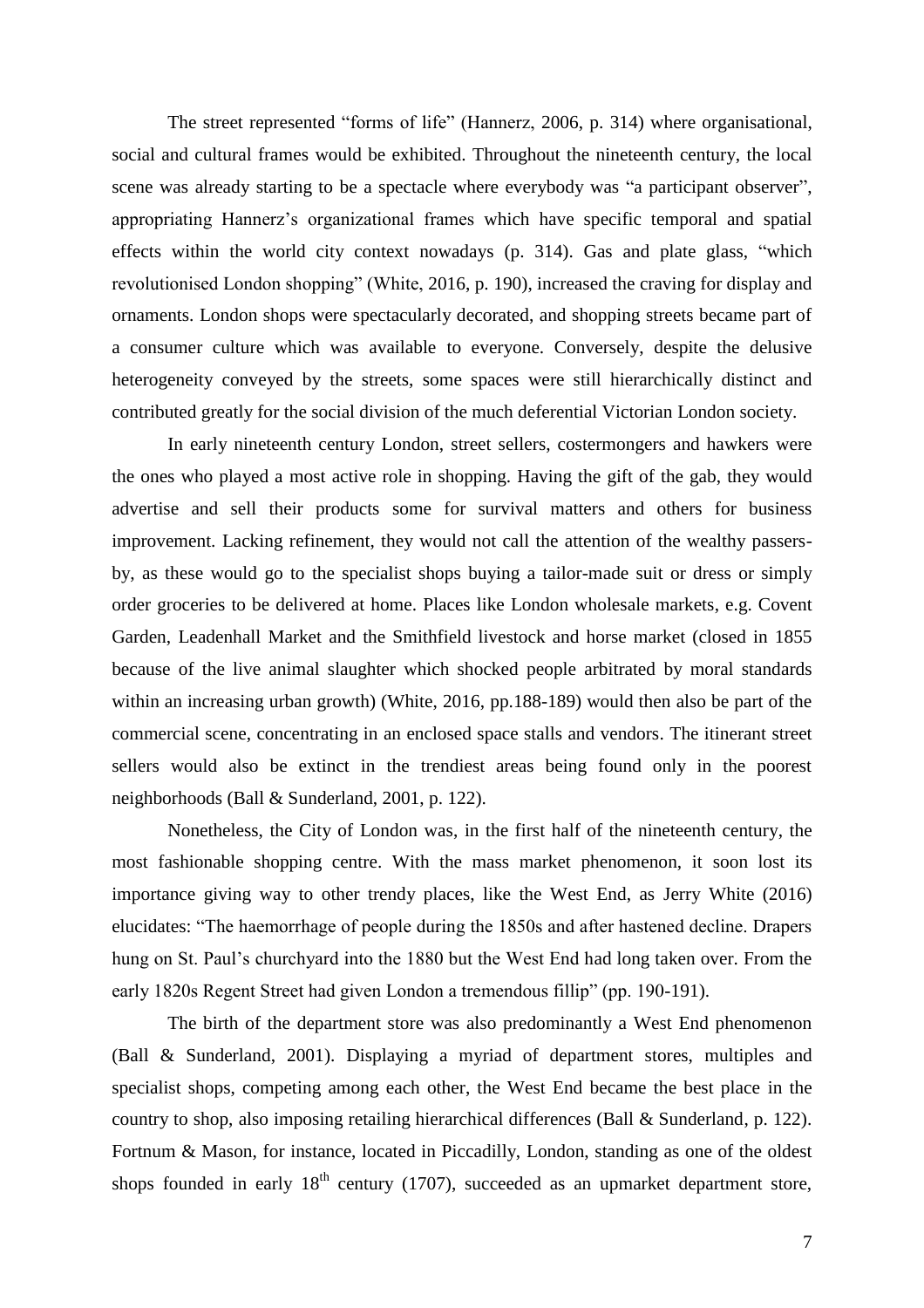selling tea and coffee items. Other drapery shops, such as Dickins and Jones (1790), Peter Robinson (1833) and John Marshall (1837) were also set up in the West End. As there was a "huge demand for textile materials and for sewing accessories" (Ball  $&$  Sunderland, 2001, p. 139) these shops expanded rather successfully. This triggered the emergence of the department stores in the 1850s, improving upon bazaars which began to appear two decades earlier. Marshall and Snelgrove, a department store in Oxford Street, opened in 1848 (Picard, 2006, p. 134). Operating in large buildings, the department stores, comprising halls, galleries and stalls, would immediately call the attention of the middle-class. Hence, the City of London, the oldest part of the metropolis, soon lost his shopping influence becoming linked to business whereas the West End became a pleasure zone, according to Erika Rappaport (2001). Shopping in these glamorous and enticing stores became a hobby and a "social event" (Searle, 2005, p. 109).

Following the Foucauldian assumption of the inextricable link between pleasure and power, the West End, in becoming a pleasure area, also extended the power, once exclusive to the monarchy and the aristocracy, to the middle-class people. This new pleasure zone involved, in Rappaport's perception, "new notions of bourgeois femininity, public space, and conceptions of modernity" (Rappaport, p. 5). The retail revolution triggered this transformation in the social and shopping habits of not only men, but mostly women as far as tourism, feminism, pleasure, desire and sexuality were concerned. However, the West End female shopper was associated with a high social rank, making, thus, the bourgeois woman more visible in the public sphere. Women were also allowed moments of pleasure, and shopping represented a cathartic moment for these middle-class women who were imposing unavoidable gender and social changes in the Victorian society. Rappaport (2001) argues that:

public space and gender identities were, in essence, produced together. As the city became a pleasure zone, the shopper was designated as a pleasure seeker, defined by her longing for goods, sights, and public life. At times her desires were understood as sexual, but the Victorians also believed that shopping afforded many bodily and intellectual pleasures. (p. 5)

This new feminine shopper entity opened up new forms of urban space, social and gender heterogeneity whose consequences needed to be unveiled and understood. The mass market unlocked social segregation and the department store would validate this need, even though not so evident at times.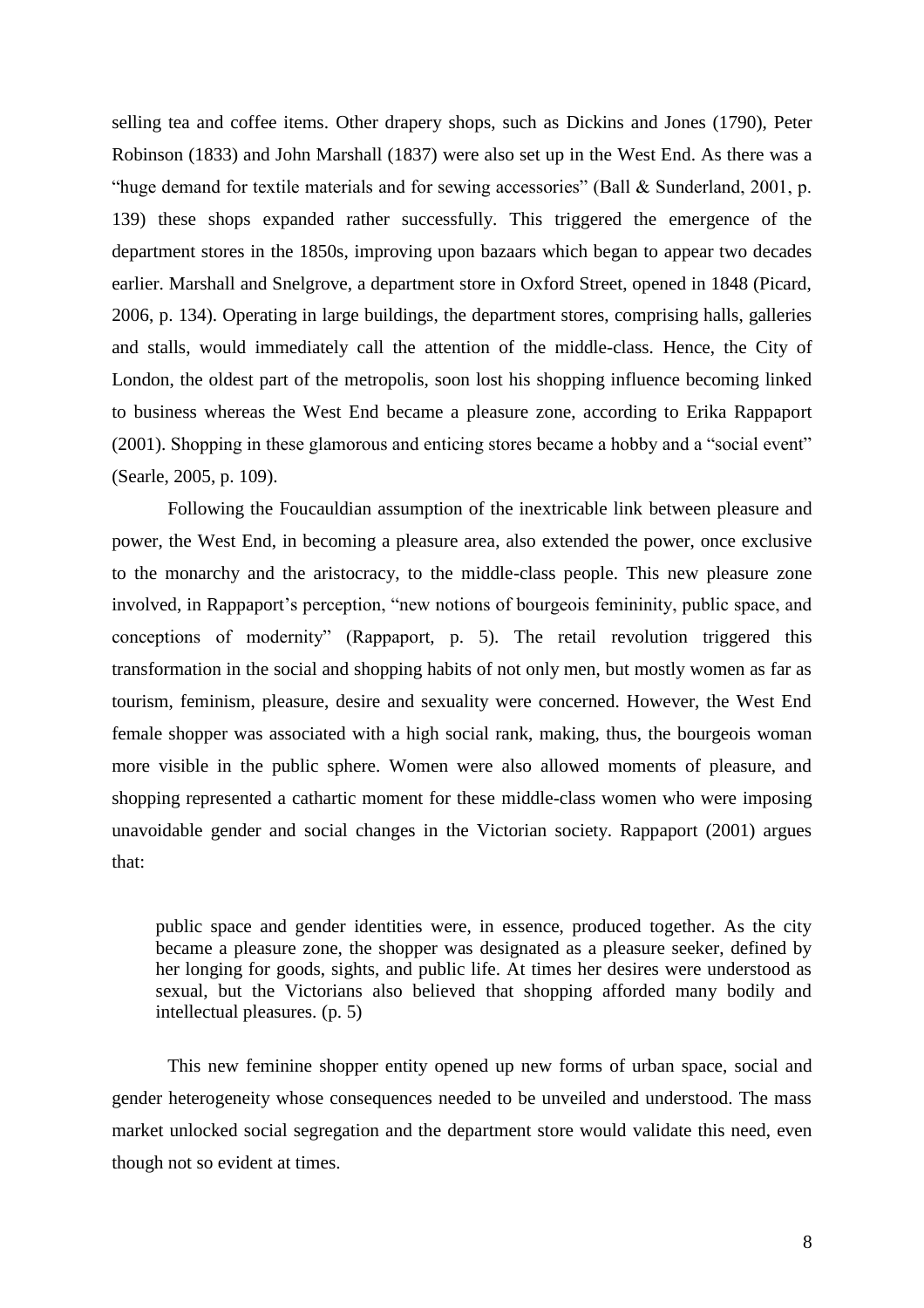Even though not the focus of my paper, I must also highlight the fact that the West End, apart from glamorous shops shepherding upper and middle classes to this zone, other entertainment places, such as the music halls (e.g. Alhambra, Empire) and restaurants enriched and completed the leisure scene provided by this neighborhood, despite less acceptable moral behaviour fostered by prostitution with which the West End had been associated since the beginning of the abovementioned music halls. Still, the prostitutes could be easily misidentified with the so-called "respectable", middle-class women, as they were very smartly dressed (White, 2016).

Improved urban transport systems and the expansion of an increasingly wealthier middle class boosted the growth of the department stores (Ball & Sunderland, p. 139; Searle, 2005). The paddle steamers, so popular in the 1840s, omnibus and hansom cabs, common in the 1860s, were replaced with overland and underground railways (Picard, 2006) which encouraged people not only to visit the West End but also suburban shopping centres which were established in trendy areas, such as Bayswater or Knightsbridge, as already mentioned. These were cheaper areas where entrepreneurs and merchants could easily buy more land or add adjacent buildings. In early twentieth century, the opening of main Harrods building in Brompton Road, during 1905, and Selfridges in Oxford Street, in 1909, would be the icing on the cake. These department stores would achieve commercial and social status endowing the places where they were set up with invaluable cultural and commercial worth and power.

The department stores offered very competitive prices as they bought products in big quantities, they provided a wide variety of products as well as a range of free services, such as toilets and art galleries adding to the fact that they were richly ornamented (Ball & Sunderland, 2001). The invention of the escalator and elevator made also possible the addition of new floors as access to them was easier and faster.

The department store was also well-succeeded because it managed to capture the "price-conscious, middle-class market" (Ball & Sunderland, p. 139). Middle-class people wanted to keep up with the sophistication level of the upper-class, but afraid of making fools of themselves, because ignorant of high-fashion, they did not go to the specialist shops. Therefore, going shopping to the big department stores became of the utmost importance for this class in the sense they could show off as they were able to acquire goods that would confer them the prosperity and social status they longed for, as Searle (2005) so well describes: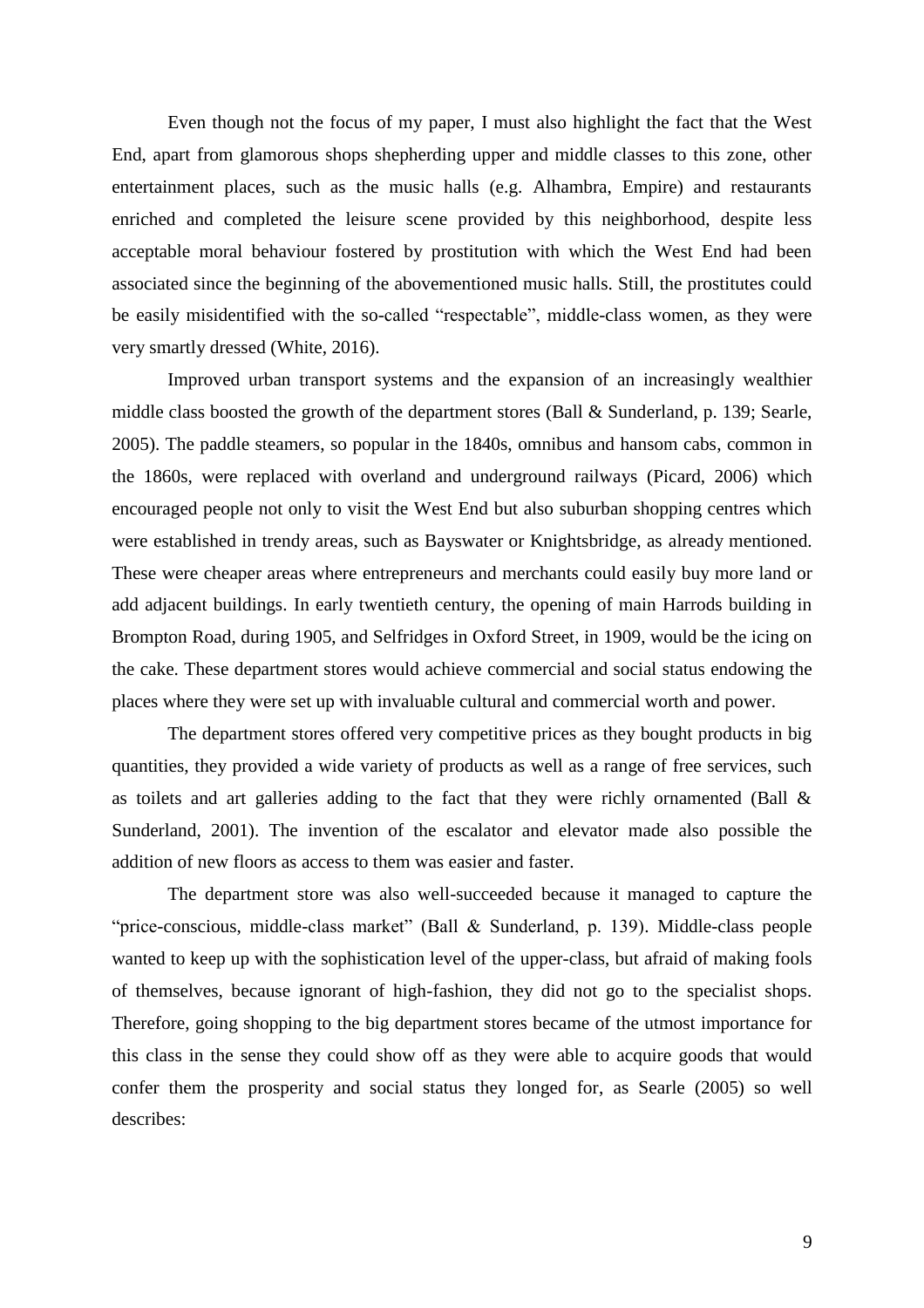its supply of an array of very different goods under one roof formed the main attraction, allied with the eye-catching displays which encouraged impulse buying. But again, the department stores had a strict policy of no credit and fixed-price labelling – the latter serving the purpose of allowing upwardly mobile but unsophisticated customers to look at household goods of which they had had no previous experience to find out whether they could afford them – without having to ask and risk making fools of themselves. (p. 109)

The department store created spaces where everyone could mingle, but still being anonymous. This space reconfiguration was still subject to the social, cultural, political and economic conditions in a period where imperialism was at its peak.

Three of the largest department stores in London were Whiteleys, founded in 1863, and known as the "Universal Provider" (Rappaport, p. 17); Harrods, opened in 1864; and Selfridges, inaugurated in 1909. Next, we shall shed some light on the importance of Harrods and Selfridges in the reconfiguration of new commercial, more inclusive/exclusive and cosmopolitan spaces in the late Victorian and Edwardian eras.

#### 3. **Harrods and Selfridges: power, cosmopolitanism, social and cultural dynamics**

Harrods became an overwhelming emporium due to the initial investment of Charles Henry Harrod who owned a grocery store in Stepney (1833) and then in 1849 opened a grocery shop in Brompton Road. However, it soon started to sell patent medicines, perfumes and stationary when Charles Henry Harrod's son, Charles Digby Harrod, envisioning a more solid and expanding project, started to manage the store. In 1864, the Harrods Department store opens (Graham, 2008). Attempting to face the exorbitant prices charged by the old established businesses in the West End, he adopted the method of the co-operatives retailing. No credit was allowed, and thus prices could be reduced, and advertising was made by means of sending out circulars to the better-classes houses, and all delivered "goods were free of charge" (Harrod, 2017, p. 127). Charles Digby refused to employ barkers, employees who "stood in front of the shop or walked the local streets to solicit customers by shouting out loud sales spiel." (Harrod, 2017, p. 121)

By 1880 Harrods employed 100 staff and by 1913 it had nine floors and a turnover of 4 million pounds (Ball & Sunderland, 2001). After the fire destroying Harrods" store, in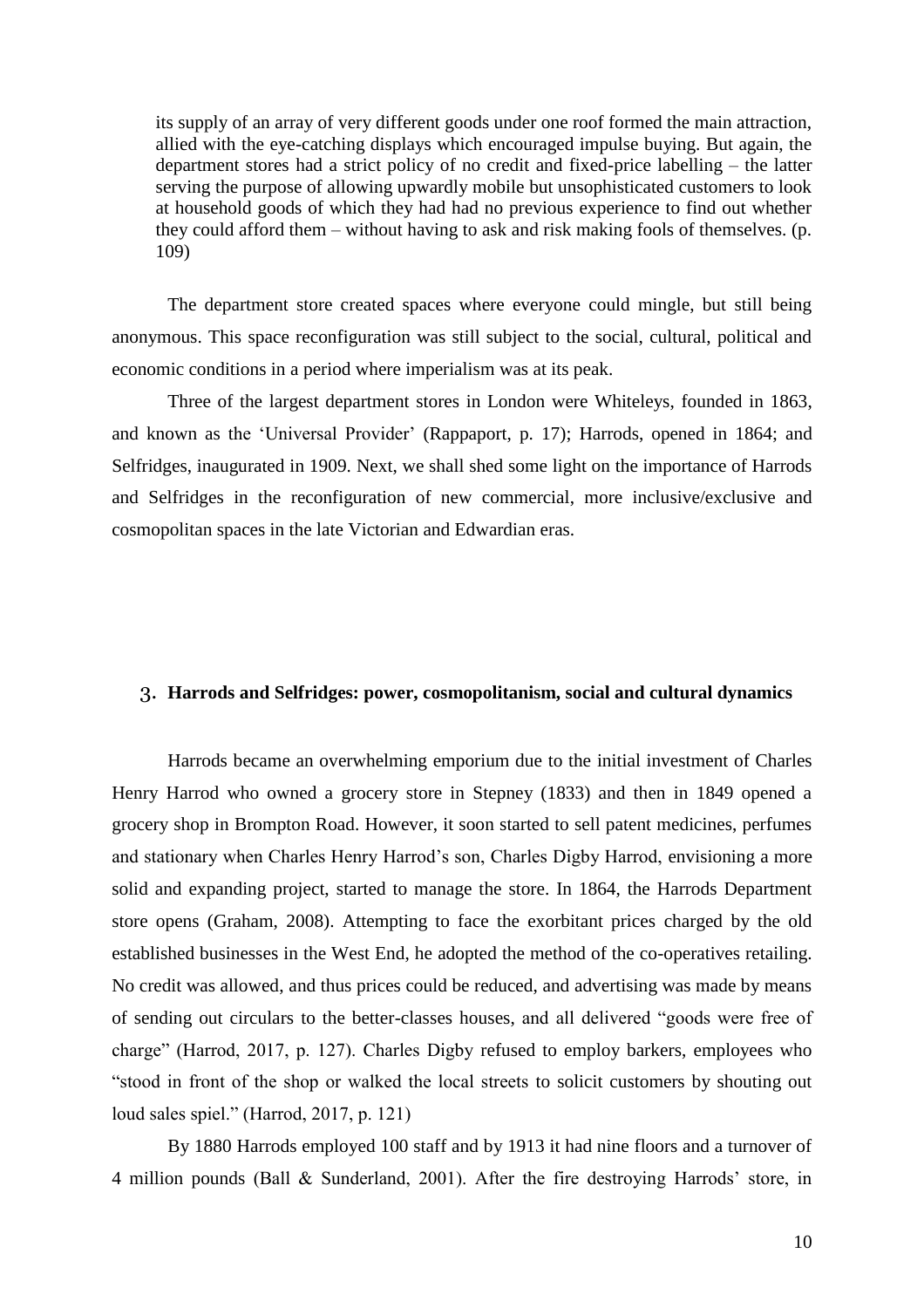1883, Harrods was reconstructed with "great exuberance and scale"<sup>1</sup>. The opening of the Piccadilly tube railway in 1906 raised the importance of this area, with two stations, Knightsbridge and Brompton Road, being set up. This definitely made the street and, consequently, Harrods quick to reach.

Despite very persuasive merchandising skills, and the lower prices of high-quality products, the department store aimed at luring upper and high-middle class shoppers. Going to Harrods in late Victorian England represented a social event where, apart from doing some shopping, people wanted to be seen and see others. In addition to that, according to Robin Harrod (2017), "Charles Digby attracted 'celebrity' clients of the era, and Lily Langtry, Ellen Terry and Oscar Wilde were amongst those that were allowed the first weekly accounts." (p. 153).

Selfridges was the second largest purpose-built department store in London. Others had been the result of added buildings, like Harrods. Opening its doors to the world in 1909, Selfridges intended to deviate customers from Harrods and Whiteleys by introducing window dressing displaying a wide array of products, always at the lowest prices, that couldn"t be found anywhere else. Merchandise of the world was then promised to be supplied. Announcing a cosmopolitan essence, the one hundred departments would "supply nearly every requirement of daily life" for everyone, as the invitation so effusively advertised. $2$ Selfridges provided the customers with new services, "including a silence room, a library, an information bureau, and an American barber"s shop and soda fountain" (Ball & Sunderland, 2005, p. 140). A children"s play area and a roof garden would then be added.

Gordon Selfridge, a self-made man, self-educated midwestern American man, came to England in 1906 and opened his store three years later. A supporter of women"s rights and a cosmopolitan moderniser, Selfridge employed many women, representing the majority of his staff, as well as promoted cultural mixing and a cosmopolitan outlook (Nava, 2007). In 1914, celebrating the 5th anniversary, Gordon Selfridge would write in *The Spirit of Modern Commerce: Selfridge's Fifth Anniversary Souvenir Book* the following words:

It is our belief that no commercial Institution in the world is more truly entitled to the inscription "Cosmopolitan" than in ours. Here meet and mingle representations of many of the world"s races, differing in customs, looks, and tongues. Here East meets West and North the South, and here displayed in almost inconceivable variety merchandise

1983), pp. 1-8. *British History Online* http://www.british-history.ac.uk/survey-london/vol41/pp1-8

 $\overline{a}$ 

<sup>&</sup>lt;sup>1</sup> 'Brompton Road: Introduction', in *Survey of London: Volume 41, Brompton*, ed. F H W Sheppard (London,

 $^2$  The Bystander, March 10, 1909 apud Nava (2007).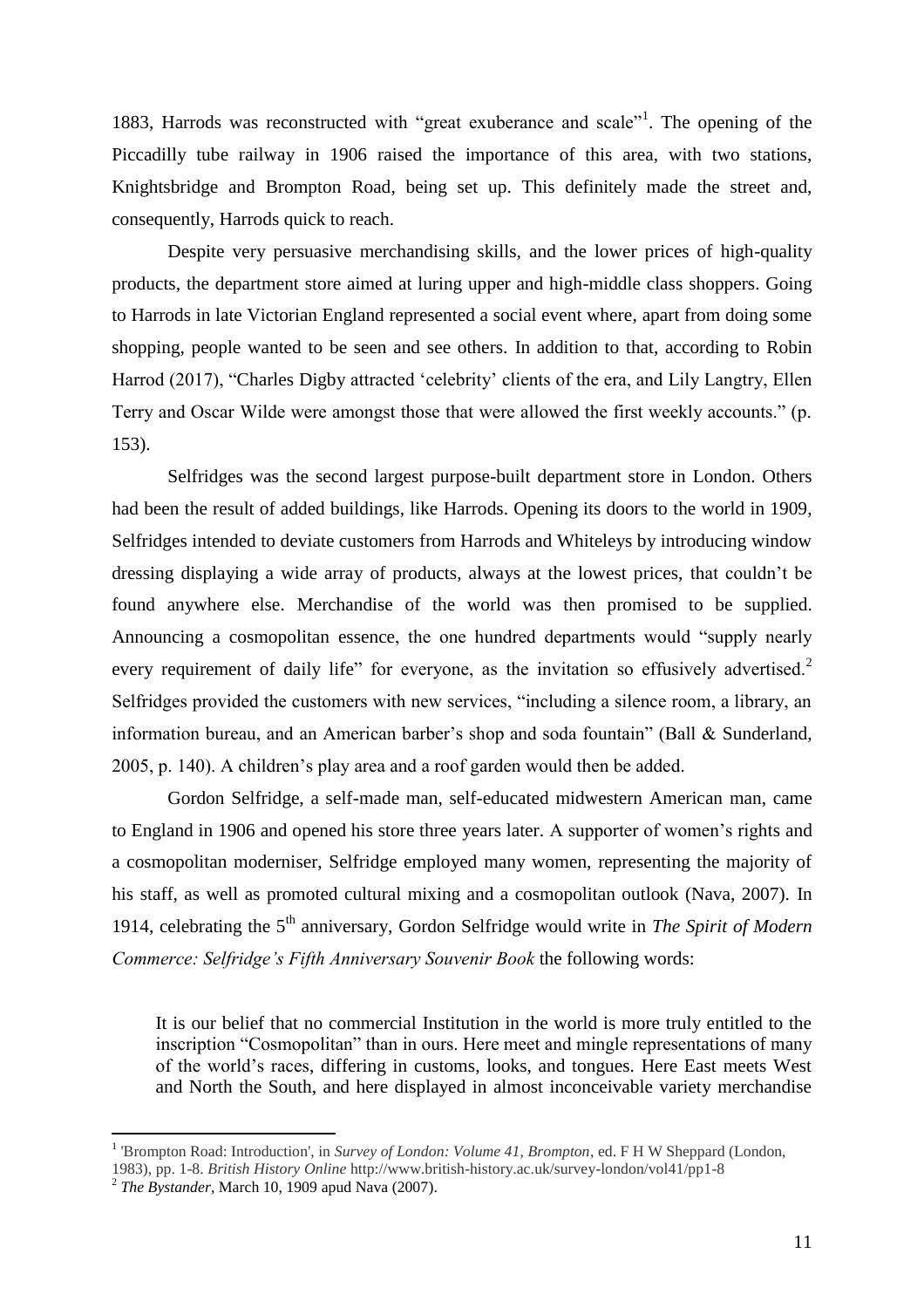from every source of supply and from every important manufacturing centre under heaven. (apud Nava, 2007, p. 23)

This cosmopolitan outlook was seen as somewhat daring by the ones who defended English patriotic tradition and opposed to the big department stores as they were tantamount to the destruction of an idyllic notion of Englishness where small shops and retailers substantiated that longed national character. Mica Nava in *Visceral Cosmopolitanism* (2007) exposes in a very clarifying way the conflict between G.K. Chesterton and Selfridge which the author called "The Big Shop controversy" (41). Chesterton published "The Big Shop" in 1912 in the *Daily News* heavily criticising Selfridges and the women working there:

… artistically and socially [the large modern shop] is exactly like hell. The ladies who minister to the shoppers are made exactly like the dress-models that stand beside them. When you look at the dress-model you think that some shop-girl has had her head cut off; when you look back at the real shop-girl you feel inclined to do the same with her. …The models [are] dressed so well and the women trained so ill, you can hardly tell the difference but for some outstanding detail – such as the absence of a head … (Nava, p. 50)

The women felt outrageously attacked, accusing Chesterton of ignorance, and replied to him by means of empathetic protests, defending their working conditions at Selfridges, "one of the new feminised spaces of the social" (Nava, 53):

We are proud to say that we feel as women workers we have in our ranks some of the brightest intelligences associated with commerce, or that part which is handled equally by women and men. (…) We look upon ourselves as members of a "Business Republic', for each department is represented on a Staff Parliament or Council where free speech, free thought and general initiative is expected to be shown on all occasions. (p. 53)

Nava defined this controversy as a dispute between "Cultural imaginaries of an idealised static past" versus "a dynamic utopian future in the arena of commercial culture" (p. 42).

Women, however, were gradually imposing their presence in the public sphere and the commercial domain. Whereas in the first half of the nineteenth century women jobs in the commercial sphere were not open to women, after 1850, women started to gradually, but somehow rather daringly, to give the first steps towards the public sphere. As we are told by Liza Picard, "The Society for Promoting the Employment for Women encouraged women to be clerks, telegraphists, shop assistants and nurses" (p. 306). Nonetheless, the fabric of Victorian society was still based on strict and almost unreachable social ranks. Primary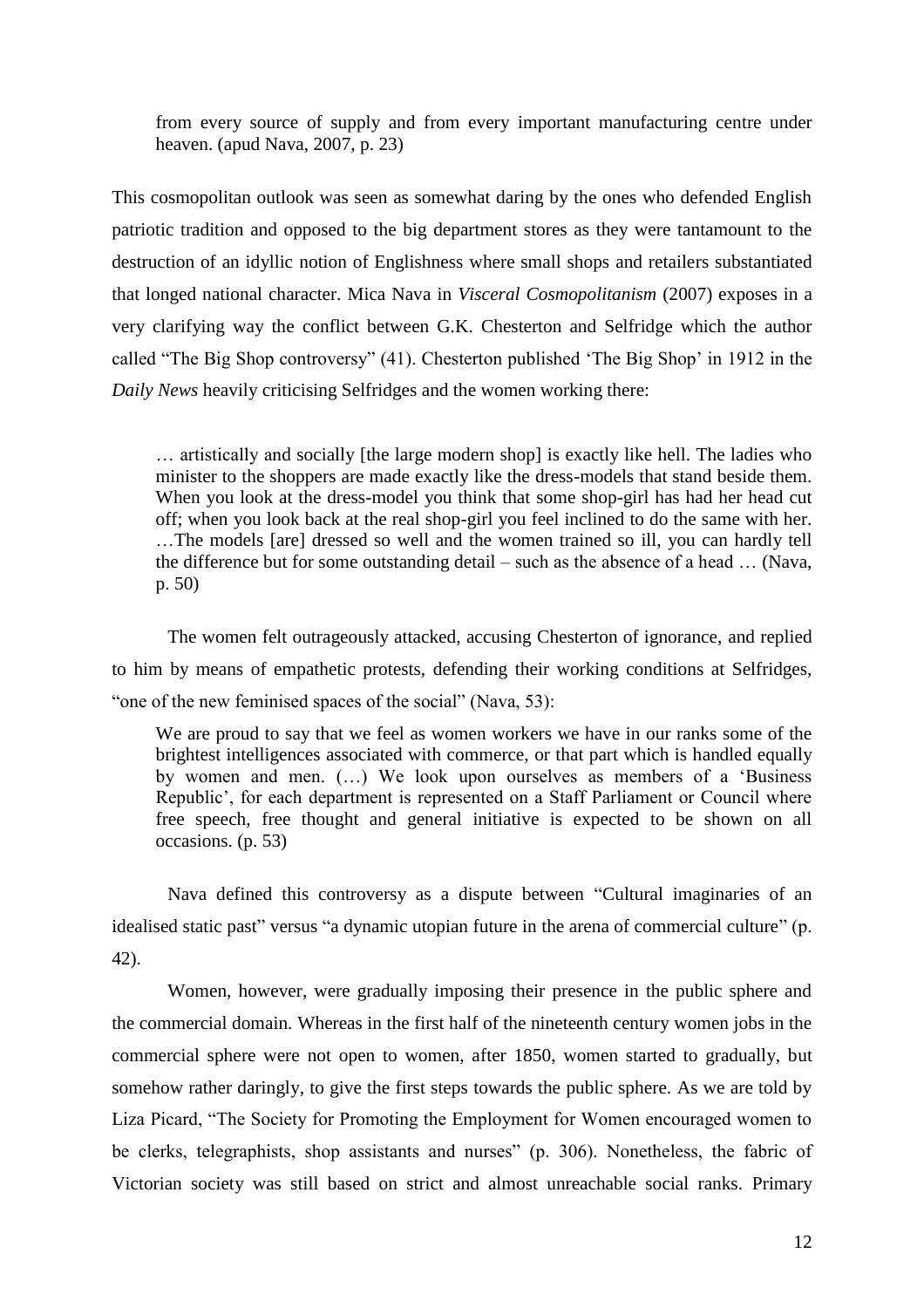Education became only compulsory in 1870 with the approval of the Forster"s Education Act. This embodied the need for instructing and civilising the ignorant masses who needed Christian guidance and learn the basics: reading, writing, arithmetic plus religious instruction.

Climbing the social ladder was something inconceivable as everyone knew their place in society from cradle to death. Notwithstanding this assumed assumption, work conditions for both working-class and middle-class women started to be more favourable regarding other jobs besides home service or work at the factories or even at markets or street-selling. To come to terms with the middle-class needs and desire to spend money, the shops needed to employ more staff. Space for women was thus opened up. New social groups spread, such as commercial travellers, lower-middle class of clerks and shop assistants, and gained more affluence (Searle, p. 109). Charles Digby Harrod would only hire the first woman in 1885 (Harrod, 2017). Attracted by the prospects of a better life and by the high status normally associated with these department stores, young women would try their luck and apply for a job there. The job of shop assistant, mainly in dress-making and millinery departments, became thus more disseminated and "normalised" in late-Victorian and Edwardian eras, despite the still dominant patriarchal staff management. However, women were expected to leave this job on marriage. Therefore, young women were mainly employed and only a few remained beyond the age of 40. The death rate among shop assistants was also high due to the long hours standing as they worked from 8 am to 9 pm, the lack of fresh air, and poor food (Picard, 2005; Ball & Sunderland, 2001)<sup>3</sup>. Christopher Hosgood (1999) characterised these places as "mercantile monasteries" where shop-assistants lived in and spent most of the time behind the counter. Apprentices had to follow very strict indentures, such as abstinence from alcoholic drinks, attendance to Sunday Schools, regular attendance to "Divine Service in a chapel, morning and evening" and "never be out of the premises after 10 o"clock without having obtained special permission from the firm" (Picard, p. 308). Women had to wear smartly and respectably and be most polite to the customers despite having to endure such harsh behind-the-scene conditions.

The empowerment of women became more visible in the last decades of the nineteenth century and early twentieth century. The creation of women"s rights movements such as London Society Women's Suffrage and the militancy of the suffrage movement, led by Emmeline Pankhurst and then by her daughter Christabel Pankhurst, became more hopeful and militant in the Edwardian era, after the purposeless attempts of women"s enfranchisement

 $\overline{a}$ 

 $3$  This information can also be found on http://www.victorianlondon.org/professions/shopassistants.htm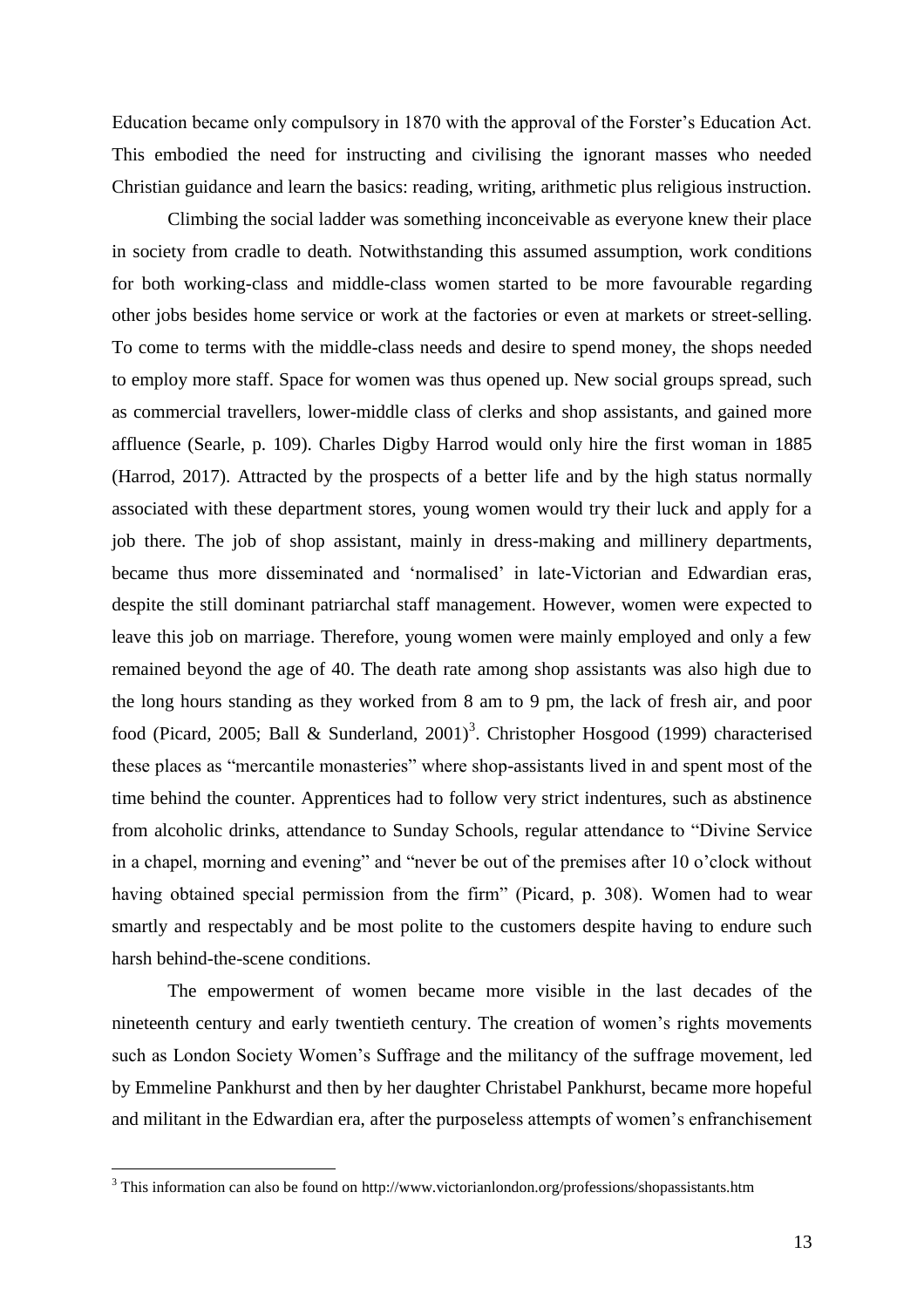within the Reform Act of 1867. In mid-Victorian age, women like Helen Taylor, Barbara Bodichon and Emily Davies had already started the organised women's franchise movement, by creating committees, e.g. – *Enfranchisement of Unmarried Women and Widows possessing the necessary property qualifications* – and "launching petitioning campaigns" (Rendall, 2000, p.135). The suffragettes would adopt more extreme measures and would be made visible by ways of public demonstrations and protests. The West End represented the perfect location for this visibility. By going to the West End, a prestigious and powerful place, feminist militants would call attention to their cause, even though it meant radical protests such as breaking windows. As Rappaport (2001) argues, "public identities and public spaces" were "sanctified by the new commerce to reshape national politics and the public sphere" (p. 221). The department stores would also take advantage of this visibility by selling "suffrage paraphernalia and fashions and advertised in the feminist papers" (Rappaport, p. 220).

It is in this context that Selfridge also promoted his business, supporting the women"s cause in the defence for suffrage rights. Selfridges" shop assistants claimed to be well treated in a space where they felt equal, included and free as abovementioned letter they addressed to G. K. Chesterton. The identification with the company was a rather effective strategy (semiconsciously) adopted by Gordon Selfridge to keep the levels of productivity high (Nava, p. 56). Moreover, this new social and work place would become a more powerful, pleasurable and feminised space.

Nonetheless, these apparent democratic and cosmopolitan spaces were shadowed by a strong attachment to and nurturing of a high sense of social status by the Victorians and Edwardians. The obsession with status distinctions divided classes internally and also affected the consumer culture and its spaces, as Searle (2005) so well put it:

Shopping, for example, could divide as well as unite the consuming public. Thus some department stores went to considerable lengths to keep working-class customers in their place by opening up bargain basements that could be reached without entering the main store, which was patrolled by intimidating shopwalkers. Working-class housewives, for their part, preferred to stick to shops where they felt at home: 'co-ops', corner shops, and chain stores. Subtle distinctions of status also divided each class internally. Middleclass shoppers, for example, understood that there was a hierarchy of department stores, with Harrods, Whiteley, and Debenham & Freebody at the top, Selfridges at the bottom. (p. 112)

Selfridges, adopting a cosmopolitan, democratic approach to the mass market, thus became a more social inclusive space for the staff working there. Regarding the shoppers, it catered to a wider range of people, as everyone was welcome to get in, including the lower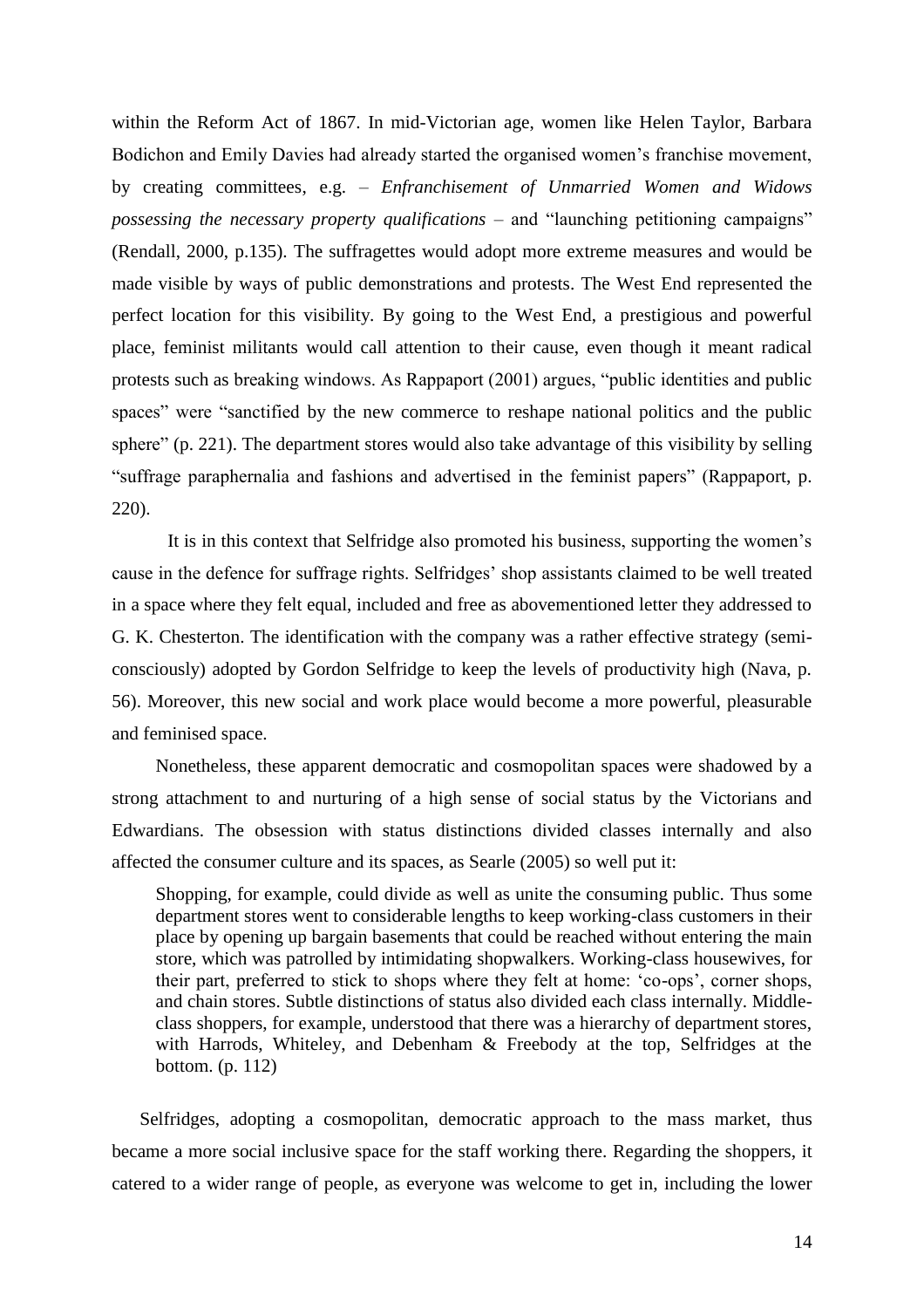middle-class and even the working class, while most of the times the latter could not afford buying its products or couldn"t find the time to allow them some pleasurable moments or simply because the luxurious, highly ornamented departments scared them away. Selfridge wanted his store to be not merely a place for shopping, but a social centre where everyone felt comfortable and took advantage of the many goods on display. Conversely, Harrods became more confined to and associated with higher social status, despite its motto "Omnia omnibus ubique" that is "Everything for Everybody, Everywhere" (Harrod, 2017, p. 7).

## **4. Conclusions**

In the later part of the nineteenth-century, urban growth in England became a reality fostered by transport improvements, liberalism and capitalism. Retailing and the new mass market brought about social and cultural changes in a country where social deference to the highest ranks in society was inextricably linked with a highly stratified society and with devotion to tradition and strict moral and social codes of behaviour. The middle-class highly valued and respected hierarchies and institutions. However, the Victorian society was rather dichotomic. On the one hand, there was devotion to family, marriage and Christian values, but, on the other, there were high prostitution rates. If education was seen as an important leitmotif for progress of the individual and of the mind and, consequently, of society, child labour was still a reality. Employers lived an opulent lifestyle, whereas the working class struggled to survive. London was the metropolis where these contrasts were highly present, but sometimes hidden or not made visible. Keeping up the appearance and an expected behaviour not to be judged by society was paramount. Therefore, people were expected to be seen and live in places according to their social rank. It was unthinkable to see upper-class or middle-class people promenading in slums, for example. However, the retailing revolution and the mass market diluted this spatial difference, that is, by creating spaces that catered to all types of people, such as multiples, bazaars, and department stores, the feeling of shared spaces and social homogeneity was somehow felt. In the West End, as we highlighted, prostitutes were easily confused with respectable high society ladies. Thus, the visible city (Agathocleous, 2013) hid the invisible world of prostitution, vice and crime. Department stores and luxurious specialist shops coexisted with women"s clubs, music halls and restaurants. The West End and trendy inner suburbs became the centre of shopping and leisure par excellence which conferred them power and influence as, by creating luxurious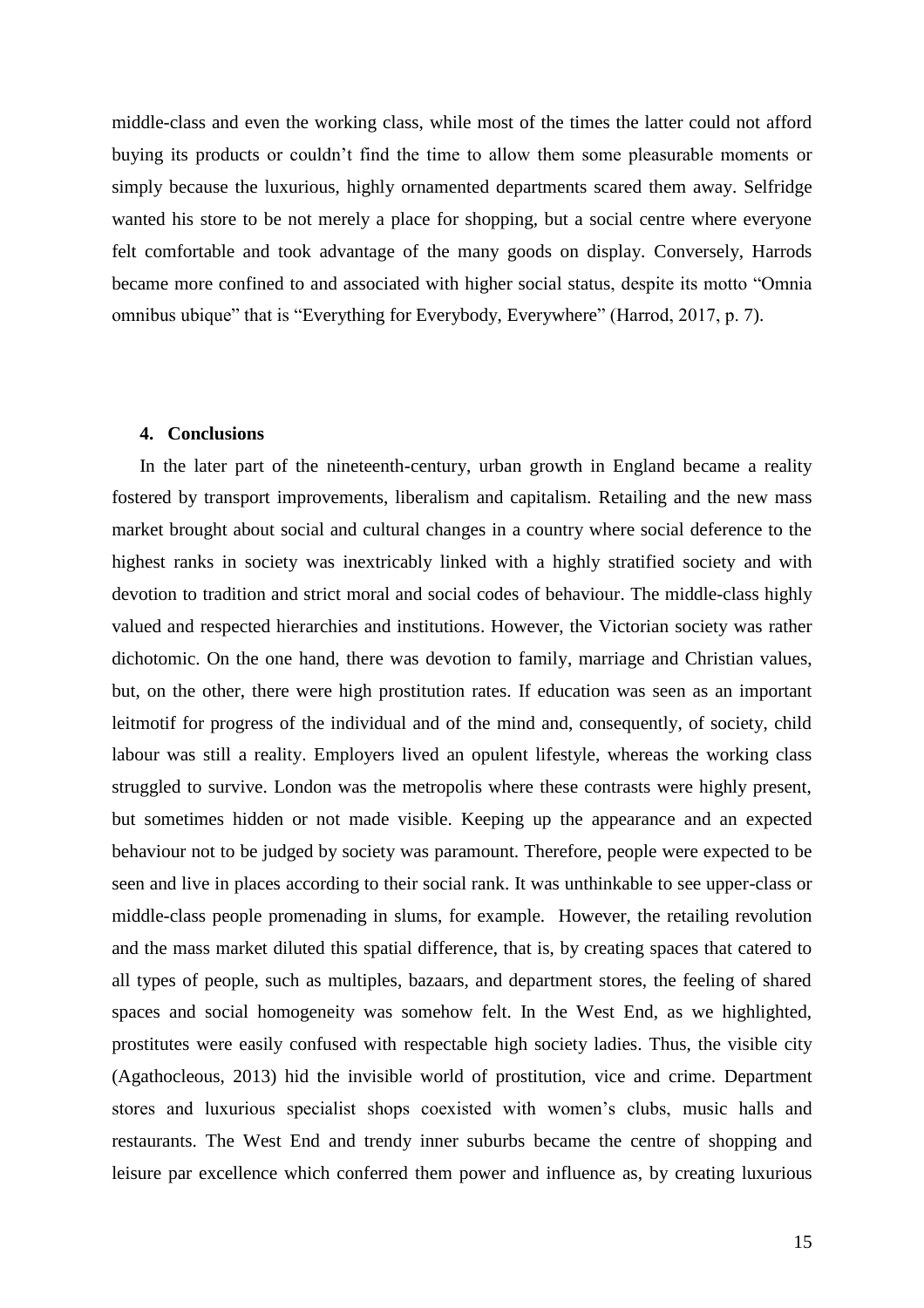spaces, spatial social barriers were built and reconfigured. Social homogeneity was hitherto illusory. But these public spaces also became political and feminine spaces as the West End and department stores were at the centre of protests and manifestations set forth by the Suffragettes in the early twentieth century. Demanding political rights, middle-class women claimed for more social inclusion and financial independence so as to challenge the manhood suffrage and the patriarchal model of society.

The expansion of department stores furnished women with power and independence. Despite the common inhuman working conditions, these spaces gave women other visibility beyond the one confined to the private sphere. These changes were hard and slow to achieve as Victorian people still feared the massification of culture and society in the sense this would destroy the decent moral values in a society that highly praised tradition and hierarchies. This would remain until the First World War which shook these preconceived ideas of society.

As such, these fears were sustained upon "misunderstandings and delusions" (Searle, p. 111). The most skeptical and supporters of enduring English patriotic past traditions, highlighted, for example, in G.K. Chesterton's writings about department stores which caused so much stir in the commercial space of Selfridges, were suspicious of these modern trends as they would mean the destruction of Englishness sustained upon tradition and patriotism. Others, like Harry Selfridge, adopted a cosmopolitan approach sustained on the progressive and modern spirit of the age, by promoting racial and gender difference, visible in the employment of women staff doing all sorts of jobs (e.g. shop assistants, window cleaners, lift attendants), and by displaying merchandise coming from the British Empire.

Selfridge was somehow far ahead of his time, as racial prejudice still endured in a time when the British justified their presence in the Empire based on the discourse of social Darwinism and Lamarckian notions of cultural superiority, instilling thus the white man supremacy upon the colonies together with the idea of the mission spirit in the attempt of civilising the savage people of the Empire, justifying thus the imposition of the west upon the east. By displaying exotic goods or even people in Selfridges, or even Harrods, Selfridges was colluding with the discourse of orientalism (Said, 2003), or, as Nava argues, Selfridge's cosmopolitanism was still sustained on a rather utopian and innocent perception of the world.

However, we cannot deny the fact that department stores reshaped commercial culture and delusively constructed inclusive spaces buttressed by advantageous social, economic and political circumstances. They became more democratic in the sense that they initiated rituals of shopping available to everyone and made it highly profitable not only in the arena of commerce but also in the area of tourism. In the last decades of the twentieth century, with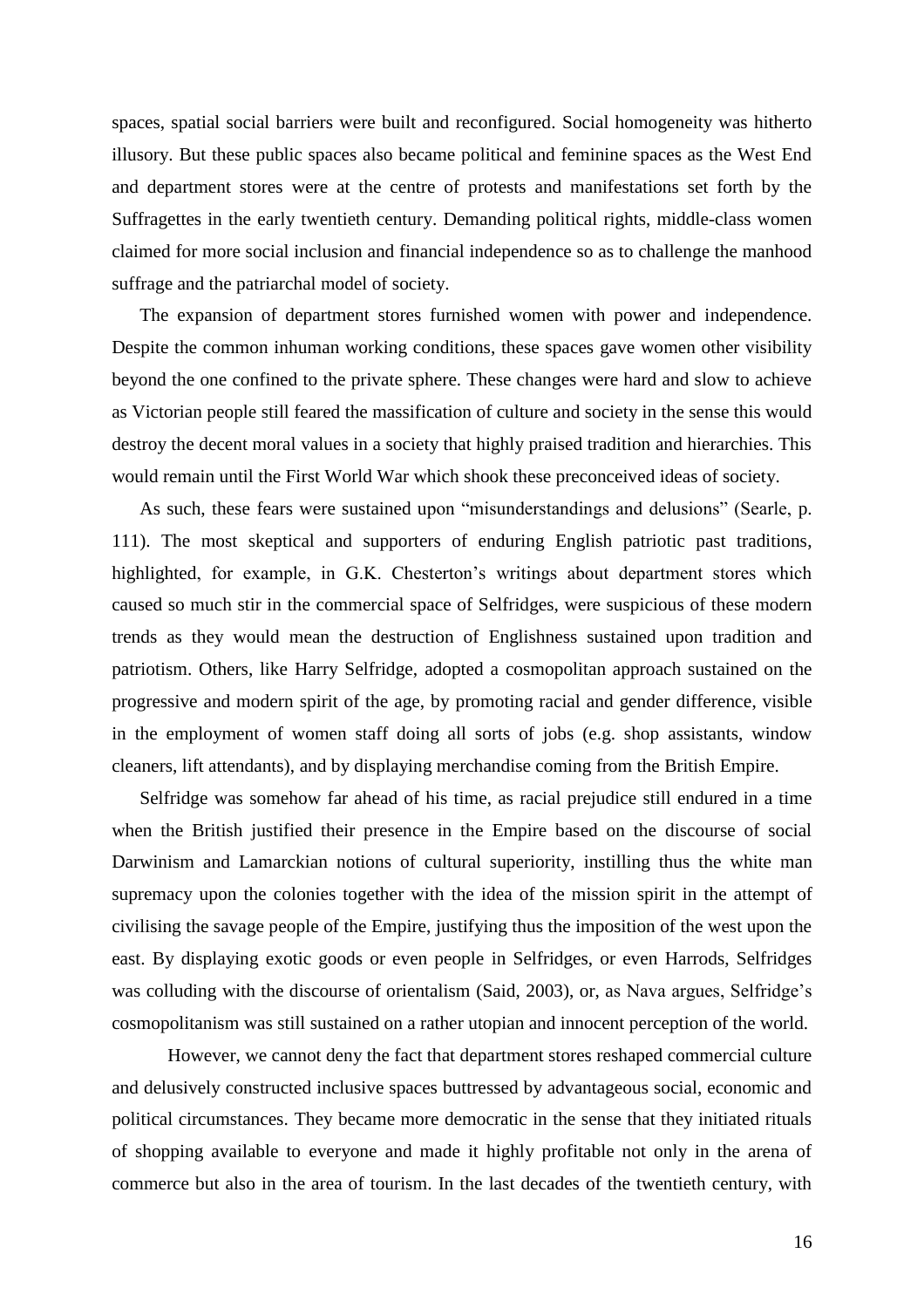the phenomenon of globalization, department stores, shopping centres mushroomed throughout the world. Renowned brands can be found anywhere imprinting cultural homogenisation in a highly technological and globalised world.

Selfridges and Harrods are nowadays cultural icons of London as they epitomize not only progress and modernity but at the same time tradition and a lingering attachment to the past. The West End and Knightsbridge are still envisioned as trendy and powerful places as other spaces were also constructed, such as museums and parks. They became more accessible places, despite the still exorbitant prices. Everyone can in fact enter there and feel a rather cosmopolitan atmosphere. Harrods however is still more renowned than Selfridges as it managed to sell an image of opulence, elegance, and internationalism through strong advertising and marketing strategies.

To conclude, the mass market helped to dilute social differences in a highly hierarchical society by creating a (delusive) sense of homogenisation. The setting up of small businesses throughout the seventeenth and eighteenth century boosted the economy of England, strengthened by the self-help spirit and the entrepreneurship of visionary businessmen. England is still a nation of shopkeepers, big or small, with lingering marketable traditions but always forward-looking.

## **References:**

Agathocleous, T. (2013). *Urban Realism and Cosmopolitan Imagination in the nineteenth century*. Cambridge: Cambridge University Press.

Anderson, B. (2006). *Imagined Communities*. London & New York: Verso.

Ball, M. & Sunderland, D. T. (2001). *An Economic History of London. 1800-1914*. London & New York: Routledge.

'Brompton Road: Introduction', in *Survey of London: Volume 41, Brompton*, ed. F H W Sheppard (London, 1983), pp. 1-8. *British History Online* http://www.britishhistory.ac.uk/survey-london/vol41/pp1-8 [accessed 20 March 2019].

Graham, K. (2008). *Gone to the shops: shopping in Victorian England*. Westport, Connecticut & London: Praeger.

Hannerz, U. (1996). The cultural role of World Cities. In Neil Brenner and Roger Keil (eds.) (2006). *The Global Cities Reader*. London & New York: Routledge. pp. 311-318.